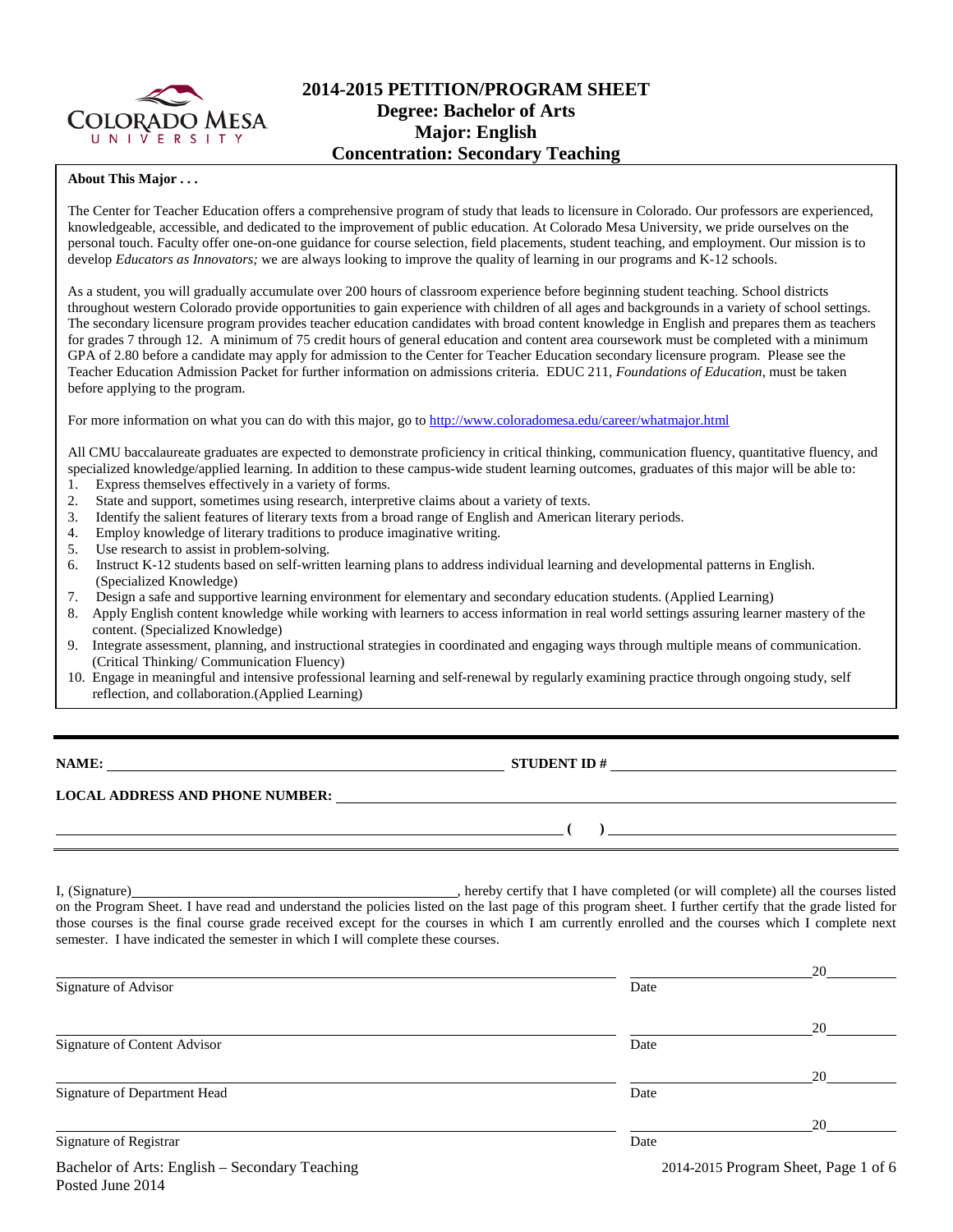# **Students should work closely with a faculty advisor when selecting and scheduling courses prior to registration.**

Degree Requirements:

- <sup>120</sup> semester hours total (Students must complete a minimum of 30 of the last 60 hours of credit at CMU, with at least 15 semester hours in major discipline courses numbered 300 or higher).
- 40 upper division credits (A minimum of 15 taken at the 300-400 course levels within the major at CMU).
- 2.80 cumulative GPA or higher in all CMU coursework
- 2.80 cumulative GPA or higher in coursework toward the major content area
- All EDUC prefix courses must be completed with a grade of B or better.
- Pre-collegiate courses (usually numbered below 100) cannot be used for graduation.
- When filling out the program sheet a course can be used only once.
- A student must follow the CMU graduation requirements either from 1) the program sheet for the major in effect at the time the student officially declares a major; or 2) a program sheet for the major approved for a year subsequent to the year during which the student officially declares the major and is approved for the student by the department head. Because a program may have requirements specific to the degree, the student should check with the faculty advisor for additional criteria. It is the student's responsibility to be aware of, and follow, all requirements for the degree being pursued. Any exceptions or substitutions must be approved by the student's faculty advisor and Department Head.
- See the "Undergraduate Graduation Requirements" in the catalog for additional graduation information.
- Students must PASS the PRAXIS II exam in the content area prior to beginning the internship. Also, ALL other coursework toward the degree must be successfully completed prior to the internship.

**GENERAL EDUCATION REQUIREMENTS** (31 semester hours) See the current catalog for a list of courses that fulfill the requirements below. If a course is on the general education list of options and a requirement for your major, you must use it to fulfill the major requirement and make a different selection within the general education requirement. Course No Title Sem.hrs Grade Term/Trns

| <b>English</b> (6 semester hours, must receive a grade of "B" or better and |  |  |  |  |  |  |
|-----------------------------------------------------------------------------|--|--|--|--|--|--|
| must be completed by the time the student has 60 semester hours.)           |  |  |  |  |  |  |
| <b>ENGL 111 English Composition</b>                                         |  |  |  |  |  |  |
| <b>ENGL 112 English Composition</b>                                         |  |  |  |  |  |  |

**Math:** MATH 110 **or higher** (3 semester hours, must receive a grade of "C" or better, must be completed by the time the student has 60 semester hours.)  $MATH_1$ 

\_\_\_\_\_\_ \_\_\_\_ \_\_\_\_\_\_\_\_\_\_\_\_\_\_\_\_\_\_\_\_\_\_\_\_ \_\_\_\_ \_\_\_\_\_ \_\_\_\_\_\_\_\_

\_\_\_\_\_\_ \_\_\_\_ \_\_\_\_\_\_\_\_\_\_\_\_\_\_\_\_\_\_\_\_\_\_\_\_ \_\_\_\_ \_\_\_\_\_ \_\_\_\_\_\_\_\_

**Humanities:** (3 semester hours)

**Social and Behavioral Sciences:** (6 semester hours) \*PSYC 233 Human Growth & Development 3 \_\_\_\_\_ \_\_\_\_\_\_\_\_

\*Must earn a "B or higher

**Natural Sciences:** (7 semester hours, one course must include a lab) \_\_\_\_\_\_ \_\_\_\_ \_\_\_\_\_\_\_\_\_\_\_\_\_\_\_\_\_\_\_\_\_\_\_\_ \_\_\_\_ \_\_\_\_\_ \_\_\_\_\_\_\_\_

\_\_\_\_\_\_ \_\_\_\_ \_\_\_\_\_\_\_\_\_\_\_\_\_\_\_\_\_\_\_\_\_\_\_\_ \_\_\_\_ \_\_\_\_\_ \_\_\_\_\_\_\_\_ \_\_\_\_\_\_ \_\_\_L \_\_\_\_\_\_\_\_\_\_\_\_\_\_\_\_\_\_\_\_\_\_\_\_ \_\_\_\_ \_\_\_\_\_ \_\_\_\_\_\_\_\_

| <b>History:</b> (3 semester hours) |  |  |
|------------------------------------|--|--|
| HIST                               |  |  |

Sem.hrs Grade Term/Trns **Fine Arts** (3 semester hours) \_\_\_\_\_\_ \_\_\_ \_\_\_\_\_\_\_\_\_\_\_\_\_\_\_\_\_\_\_\_\_\_\_\_ \_\_\_\_ \_\_\_\_\_ \_\_\_\_\_\_\_\_

### **OTHER LOWER DIVISION REQUIREMENTS** (6 semester hours)

| <b>Kinesiology</b> (3 semester hours)     |  |
|-------------------------------------------|--|
| KINE 100 Health and Wellness              |  |
|                                           |  |
| KINA 1                                    |  |
| <b>Applied Studies</b> (3 semester hours) |  |
| *SPCH 102 Speechmaking                    |  |

| *SPCH 102 Speechmaking     |  |  |
|----------------------------|--|--|
| *Must earn a "B" or higher |  |  |

### **FOUNDATION COURSES** (21 semester hours) Two **consecutive**

classes in the **same** foreign language. Must receive a grade of "C" or better. FLAS 114 & 115 will **NOT** fulfill this requirement.

| FLA             |                                    |  |  |
|-----------------|------------------------------------|--|--|
| FLA             |                                    |  |  |
| <b>ENGL 210</b> | Introduction to Literary Studies 3 |  |  |
| <b>ENGL 254</b> | Survey of English Literature I 3   |  |  |
| <b>ENGL 255</b> | Survey of English Literature II 3  |  |  |
| <b>ENGL 261</b> | Survey of American Lit I           |  |  |
| <b>ENGL 262</b> | Survey of American Lit II          |  |  |

### **ENGLISH –SECONDARYEDUCATION CONCENTRATION**

**REQUIREMENTS** (33 semester hours) Must pass all courses with a grade of "C" or higher. All English majors must maintain at least a 3.0 average in their **upper division ENGL** courses.

### **English Core** (6 semester hours)

| ENGL 421 | Introduction to Literary Theory                                            |  |
|----------|----------------------------------------------------------------------------|--|
|          | and Criticism                                                              |  |
|          | ENGL 494 <sup>*</sup> Seminar in Literature                                |  |
|          | *ENGL 494 Seminar in Literature must be taken after 60 semester hours have |  |

been accumulated. A student must take the seminar in the junior year.

### **Secondary Teaching Related Courses** (18 semester hours)

| <b>ENGL 250</b> | Intro to Creative Writing | 3 |  |
|-----------------|---------------------------|---|--|
| <b>ENGL 355</b> | Shakespeare               | 3 |  |
| <b>ENGL 365</b> | Literature for Children & |   |  |
|                 | <b>Young Adults</b>       | 3 |  |
| <b>ENGL 451</b> | Structure of the English  |   |  |
|                 | Language                  | 3 |  |
| <b>ENGL 491</b> | Composition Theory and    |   |  |
|                 | Practice                  | 3 |  |
| THEA 403        | Methods of Teaching Drama |   |  |
|                 | and Speech                | 3 |  |
|                 |                           |   |  |

**Upper Division Literature** (3 semester hours) Chosen from Electives List on pg 3.

| .<br>$\sim$ | × |  |
|-------------|---|--|
| 7NI.        |   |  |

| ENGL                                                                            |  |                         |
|---------------------------------------------------------------------------------|--|-------------------------|
| <b>English Electives</b> (6 semester hours) Choose two courses from the         |  |                         |
| English Electives list on page 3. One course must be upper division.            |  |                         |
|                                                                                 |  |                         |
| ENGL<br><u> 1980 - Jan Barnett, mars et al. (</u>                               |  |                         |
| <b>Electives</b> (All college level courses appearing on your final transcript, |  |                         |
| not listed above that will bring your total semester hours to 120 hours.)       |  |                         |
| Course No Title                                                                 |  | Sem.hrs Grade Term/Trns |
|                                                                                 |  |                         |
|                                                                                 |  |                         |

\_\_\_\_\_\_ \_\_\_\_ \_\_\_\_\_\_\_\_\_\_\_\_\_\_\_\_\_\_\_\_\_\_\_\_ \_\_\_\_ \_\_\_\_\_ \_\_\_\_\_\_\_\_ \_\_\_\_\_\_ \_\_\_\_ \_\_\_\_\_\_\_\_\_\_\_\_\_\_\_\_\_\_\_\_\_\_\_\_ \_\_\_\_ \_\_\_\_\_ \_\_\_\_\_\_\_\_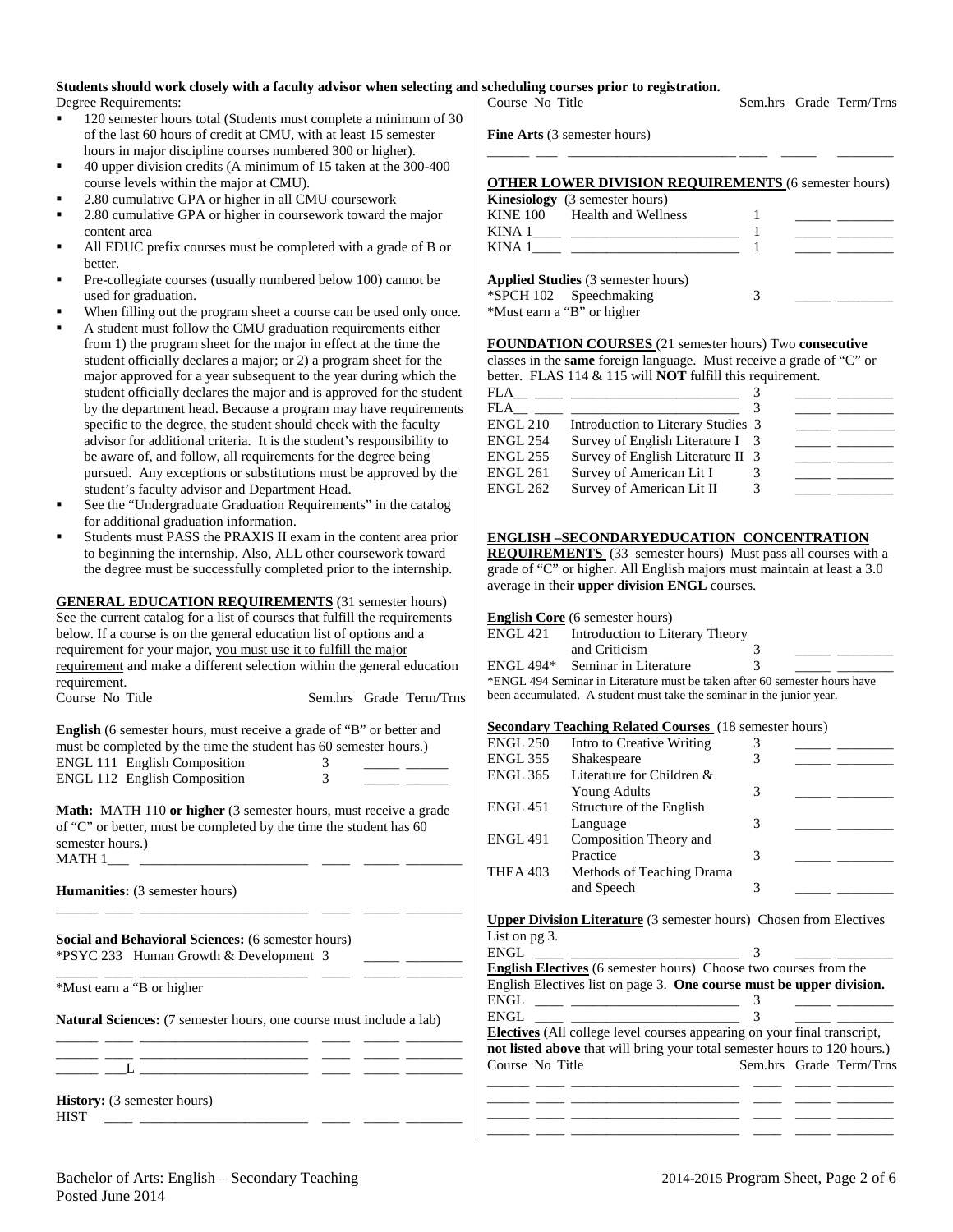### **Secondary Education Requirements** (29 semester hours)

**\*Prerequisites:** ENGL 111, ENGL 112, SPCH 102, PSYC 233, EDUC 211 (all with a grade of B or better) and formal acceptance to the Teacher Education Program

| Course No Title     |                                         |                               | Sem.hrs Grade Term/Trns |                            |
|---------------------|-----------------------------------------|-------------------------------|-------------------------|----------------------------|
| EDUC <sub>211</sub> | <b>Foundations of Education</b>         | $\mathcal{D}_{\mathcal{L}}$   |                         | 20 Field Experience Hours  |
| $EDUC 342*$         | Pedagogy & Assessment:                  |                               |                         |                            |
|                     | Secondary/K-12                          | 3                             |                         | 20 Field Experience Hours  |
| $EDUC 343*$         | Teaching to Diversity                   | 3                             |                         | 20 Field Experience Hours  |
| EDUC <sub>442</sub> | Integrating Literacy Across the         |                               |                         |                            |
|                     | Curriculum                              | 4                             |                         | Field Experience Hours     |
| <b>EDUC 497</b>     | Content Methodology                     |                               |                         |                            |
|                     | Practicum                               | 3                             |                         | 80 Field Experience Hours  |
|                     | EDUC 497A Methods of Teaching Secondary |                               |                         |                            |
|                     | English <sup>**</sup>                   | $\mathfrak{D}_{\mathfrak{p}}$ |                         |                            |
| EDUC 499G           | Teaching Internship and                 |                               |                         |                            |
|                     | Colloquium                              | 12                            |                         | 600 Field Experience Hours |

All EDUC prefix courses listed above must be completed with a grade of B or better to progress through the program sequence. Students must PASS the PRAXIS II exam in the content area prior to commencing the internship. Also, ALL other coursework toward the degree must be successfully completed prior to the internship.

\*\*This course is only offered in the fall semester. It may be taken with either the 300-level or 400-level EDUC courses but must be taken before the student teaching semester.

### **UPPER DIVISION LITERATURE ELECTIVES**

ENGL 301 Classical Greek and Latin Literature (3) ENGL 311 English Medieval Literature (3) ENGL 313 English Renaissance Literature (3) ENGL 314 American Literature to 1830 (3) ENGL 315 American Literature 1830-1870 (3) ENGL 316 American Literature 1870-1900 (3) ENGL 330 Women in World Thought and Literature (3) ENGL 370 Major Author (3)

#### **ENGLISH ELECTIVES** (6 Semester Hours) Select from:

**One class must be upper division** ENGL 131 Western World Literature I (3) ENGL 132 Western World Literature II (3) ENGL 150 Introduction to Literature (3) ENGL 222 Mythology (3) ENGL 240 Children's Literature (3) ENGL 301 Classical Literature (3) ENGL 311 English Medieval Literature (3) ENGL 313 English Renaissance Literature (3) ENGL 314 American Literature to 1830 (3) ENGL 315 American Literature 1830-1870 (3) ENGL 316 American Literature 1870-1900 (3) ENGL 330 Women in World Thought and Literature (3) ENGL 335 The Bible as Literature (3) ENGL 343 Language and Literacy (3) ENGL 380 Creative Writing: Nonfiction (3) ENGL 381 Creative Writing: Fiction (3) ENGL 382 Creative Writing: Crafting Fiction (3) ENGL 383 Creative Writing: Poetry (3) ENGL 384 Art of the Essay (3) ENGL 385 Technical Writing (3)

ENGL 435 American Literature 1900-1945 (3) ENGL 436 American Literature 1945-Present (3) ENGL 438 Ethnic Experiences in U.S. Literature (3) ENGL 440 History of the English Language (3) ENGL 470 18th Century British Literature (3) ENGL 471 British Romanticism (3) ENGL 475 Victorian Literature (3) ENGL 478 20th Century British Literature (3)

ENGL 386 Roots of Modern Rhetoric (3) ENGL 387 Literary Editing and Publishing (3) ENGL 388 Creative Writing: Crafting Poetry (3) ENGL 390 Introduction to Film Studies (3) ENGL 395 Independent Study (1-3) ENGL 396 Topics (1-3) ENGL 415 American Folklore (3) ENGL 423 Genre Studies (3) ENGL 435 American Literature 1900-1945 (3) ENGL 436 American Literature 1945 to the Present(3) ENGL 440 History of the English Language ENGL 438 Ethnic Experience in U.S. Literature (3) ENGL 470 18<sup>th</sup> Century British Literature (3) ENGL 471 British Romanticism (3) ENGL 475 Victorian Literature (3) ENGL 478 20<sup>th</sup> Century British Literature (3) ENGL 495 Independent Study (1-3) ENGL 496 Topics (1-3)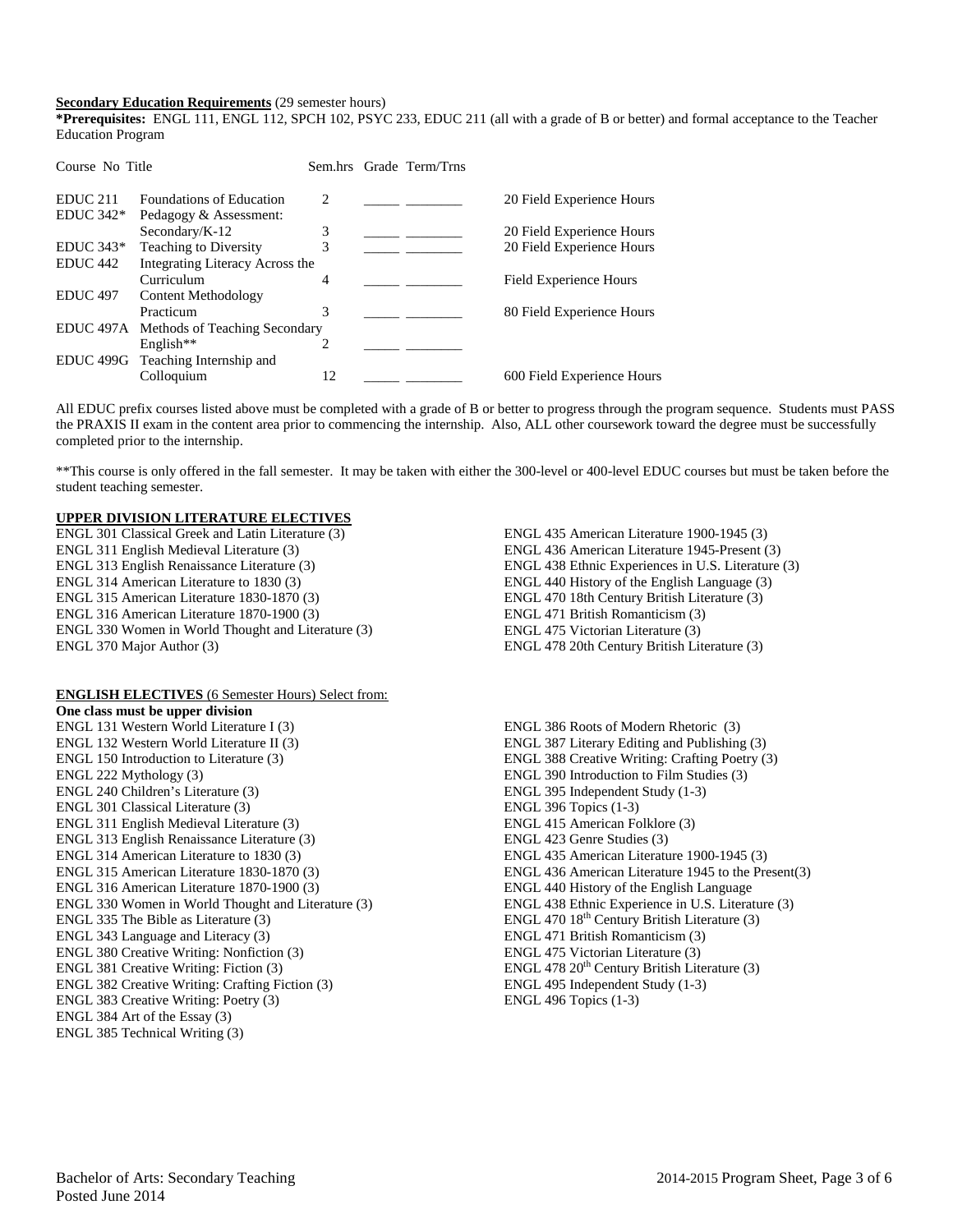## **SUGGESTED COURSE SEQUENCING FOR A MAJOR IN ENGLISH – LEADING TO SECONDARY TEACHER LICENSURE For Spring Interns**

This is a recommended sequence of course work. Certain courses may have prerequisites and/or are only offered during the Fall or Spring semesters. It is the student's responsibility to meet with the assigned advisor and check the 2 year course matrix on the Colorado Mesa website for course availability.

### **FRESHMAN YEAR**

| <b>Fall Semester:</b>                 | <b>Hours</b> | <b>Spring Semester:</b>           | <b>Hours</b> |
|---------------------------------------|--------------|-----------------------------------|--------------|
| ENGL 111 English Comp.                |              | ENGL 112 English Comp.            |              |
| $MATH$ <sub>(110</sub> or higher)     |              | <b>ENGL 250 Creative Writing</b>  |              |
| Foreign Language Requirement          |              | Foreign Language Requirement      |              |
| PSYC 233 Human Growth and Development | 3            | Fine Arts General Ed.             |              |
| History General Ed.                   |              | Natural Sciences General Ed.      |              |
| KINE 100 Health and Wellness          |              | Natural Sciences General Ed. Lab. |              |
|                                       | 16           |                                   |              |

### **SOPHOMORE YEAR**

| <b>Fall Semester:</b>                  | <b>Hours</b> | <b>Spring Semester:</b>                   | <b>Hours</b> |
|----------------------------------------|--------------|-------------------------------------------|--------------|
| <b>ENGL 261 American Literature</b>    |              | <b>ENGL 262 American Literature</b>       |              |
| ENGL 254 English Literature            |              | <b>ENGL 255 English Literature</b>        |              |
| Social/Behavioral Sciences General Ed. |              | <b>ENGL 365 Adolescent Literature</b>     |              |
| Humanities General Ed.                 |              | <b>ENGL 210 Intro to Literary Studies</b> |              |
| SPCH 102 Speechmaking                  |              | Natural Sciences General Ed.              |              |
| <b>KINA</b> Activity                   |              | <b>KINA</b> Activity                      |              |
|                                        | 16           |                                           |              |

### **JUNIOR YEAR**

| <b>Fall Semester:</b>                      | <b>Hours</b> | <b>Spring Semester:</b>                       | <b>Hours</b> |
|--------------------------------------------|--------------|-----------------------------------------------|--------------|
| <b>ENGL 355 Shakespeare</b>                |              | EDUC 342 Ped/Assess Knowledge for Teachers    |              |
| ENGL 451 Structure of the English Language |              | EDUC 343 Teaching to Diversity                |              |
| English Elective (upper division)          |              | ENGL 421 Intro to Literary Theory & Criticism |              |
| <b>Upper Division Literature Elective</b>  |              | ENGL 491 Comp. Theory and Practice            |              |
| Elective or Minor                          |              | <b>ENGL 494 Seminar in Literature</b>         |              |
| *EDUC 211 Foundations of Education         |              |                                               |              |
|                                            |              |                                               |              |

\*Must be taken prior to acceptance into the Center for Teacher Education. Offered in summer, fall and spring semesters. Recommendation: all English coursework be completed by end of Junior Year.

### **SENIOR YEAR**

| <b>Fall Semester:</b>                               | <b>Hours</b> | <b>Spring Semester:</b>                  | <b>Hours</b> |
|-----------------------------------------------------|--------------|------------------------------------------|--------------|
| THEA 403 Teaching of Speech and Drama               |              | EDUC 499 Teaching Internship (Secondary) | - 12         |
| EDUC 442 Integrating Literacy Across the Curriculum |              |                                          |              |
| <b>EDUC</b> 497 Content Methodology Practicum       |              |                                          |              |
| *EDUC 497A Methods of Teaching Secondary English 2  |              |                                          |              |
|                                                     |              |                                          |              |
| *Only offered in Fall                               |              |                                          |              |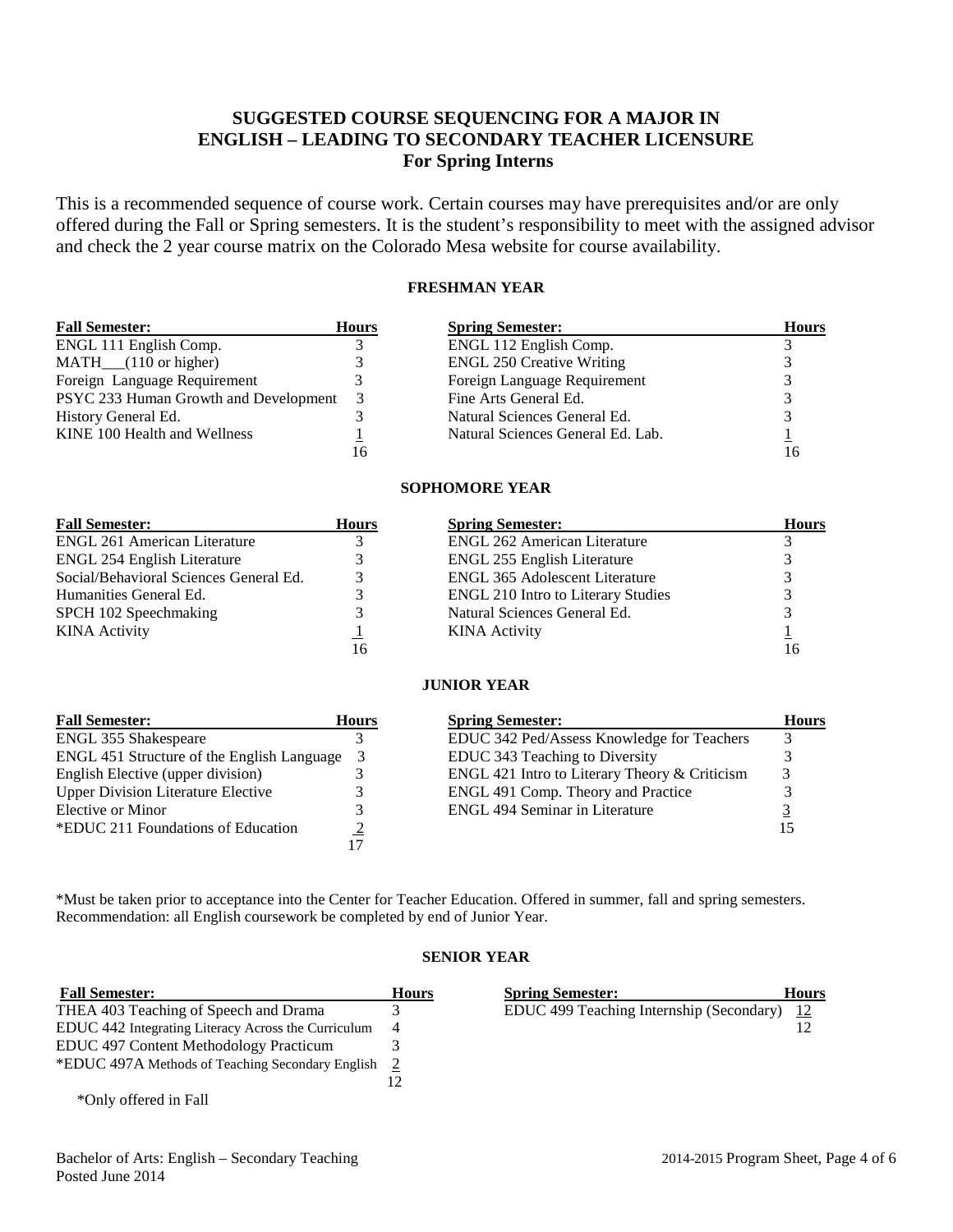## **SUGGESTED COURSE SEQUENCING FOR A MAJOR IN ENGLISH – LEADING TO SECONDARY TEACHER LICENSURE For Fall Interns**

This is a recommended sequence of course work. Certain courses may have prerequisites and/or are only offered during the Fall or Spring semesters. It is the student's responsibility to meet with the assigned advisor and check the 2 year course matrix on the Colorado Mesa website for course availability.

### **FRESHMAN YEAR**

| <b>Spring Semester:</b>               | <b>Hours</b> | <b>Fall Semester:</b>              | <b>Hours</b> |
|---------------------------------------|--------------|------------------------------------|--------------|
| ENGL 111 English Comp.                |              | ENGL 112 English Comp.             |              |
| $MATH$ <sub>(110</sub> or higher)     |              | <b>ENGL 250 Creative Writing</b>   |              |
| FLA___ Foreign Language Requirement   |              | FLA__ Foreign Language Requirement |              |
| PSYC 233 Human Growth and Development | 3            | Fine Arts General Ed.              |              |
| History General Ed.                   |              | Natural Sciences General Ed.       |              |
| KINE 100 Health and Wellness          |              | Natural Sciences General Ed. Lab.  |              |
|                                       | 16           |                                    | 10           |

### **SOPHOMORE YEAR**

| <b>Spring Semester:</b>                | <b>Hours</b> | <b>Fall Semester:</b>                     | <b>Hours</b> |
|----------------------------------------|--------------|-------------------------------------------|--------------|
| <b>ENGL 261 American Literature</b>    |              | <b>ENGL 262 American Literature</b>       |              |
| ENGL 254 English Literature            |              | ENGL 255 English Literature               |              |
| Social/Behavioral Sciences General Ed. |              | <b>ENGL 365 Adolescent Literature</b>     |              |
| Humanities General Ed.                 |              | <b>ENGL 210 Intro to Literary Studies</b> |              |
| SPCH 102 Speechmaking                  |              | Natural Sciences General Ed.              |              |
| <b>KINA</b> Activity                   |              | <b>KINA</b> Activity                      |              |
|                                        | 16           |                                           |              |

### **JUNIOR YEAR**

| <b>Spring Semester:</b>                       | <b>Hours</b> | <b>Fall Semester:</b>                           | Hours |
|-----------------------------------------------|--------------|-------------------------------------------------|-------|
| <b>ENGL 355 Shakespeare</b>                   |              | EDUC 342 Ped/Assess Knowledge for Teachers      |       |
| <b>ENGL 421 History of Literary Criticism</b> |              | EDUC 343 Teaching to Diversity                  |       |
| English Elective (upper or lower division)    |              | ENGL 451 Structure of the English Language      |       |
| <b>Upper Division Literature Elective</b>     |              | EDUC 497A Methods of Teaching Secondary English | ∍     |
| Elective or Minor                             |              | THEA 403 Teaching of Speech and Drama           |       |
| *EDUC 211 Foundations of Education            |              |                                                 |       |
|                                               |              |                                                 |       |

\*Must be taken prior to acceptance into the Center for Teacher Education. Offered in summer, fall and spring semesters. Recommendation: all English coursework be completed by end of Junior Year.

### **SENIOR YEAR**

| <b>Spring Semester:</b>                             | <b>Hours</b> | <b>Fall Semester:</b>                    | <b>Hours</b>  |
|-----------------------------------------------------|--------------|------------------------------------------|---------------|
| ENGL 491 Comp. Theory and Practice                  |              | EDUC 499 Teaching Internship (Secondary) | <sup>12</sup> |
| EDUC 442 Integrating Literacy Across the Curriculum |              |                                          |               |
| <b>EDUC</b> 497 Content Methodology Practicum       |              |                                          |               |
| <b>ENGL 494 Seminar in Literature</b>               |              |                                          |               |
|                                                     | 14           |                                          |               |

### **\*\*All EDUC prefix courses listed above must be completed with a grade of B or better to progress through the program sequence.**